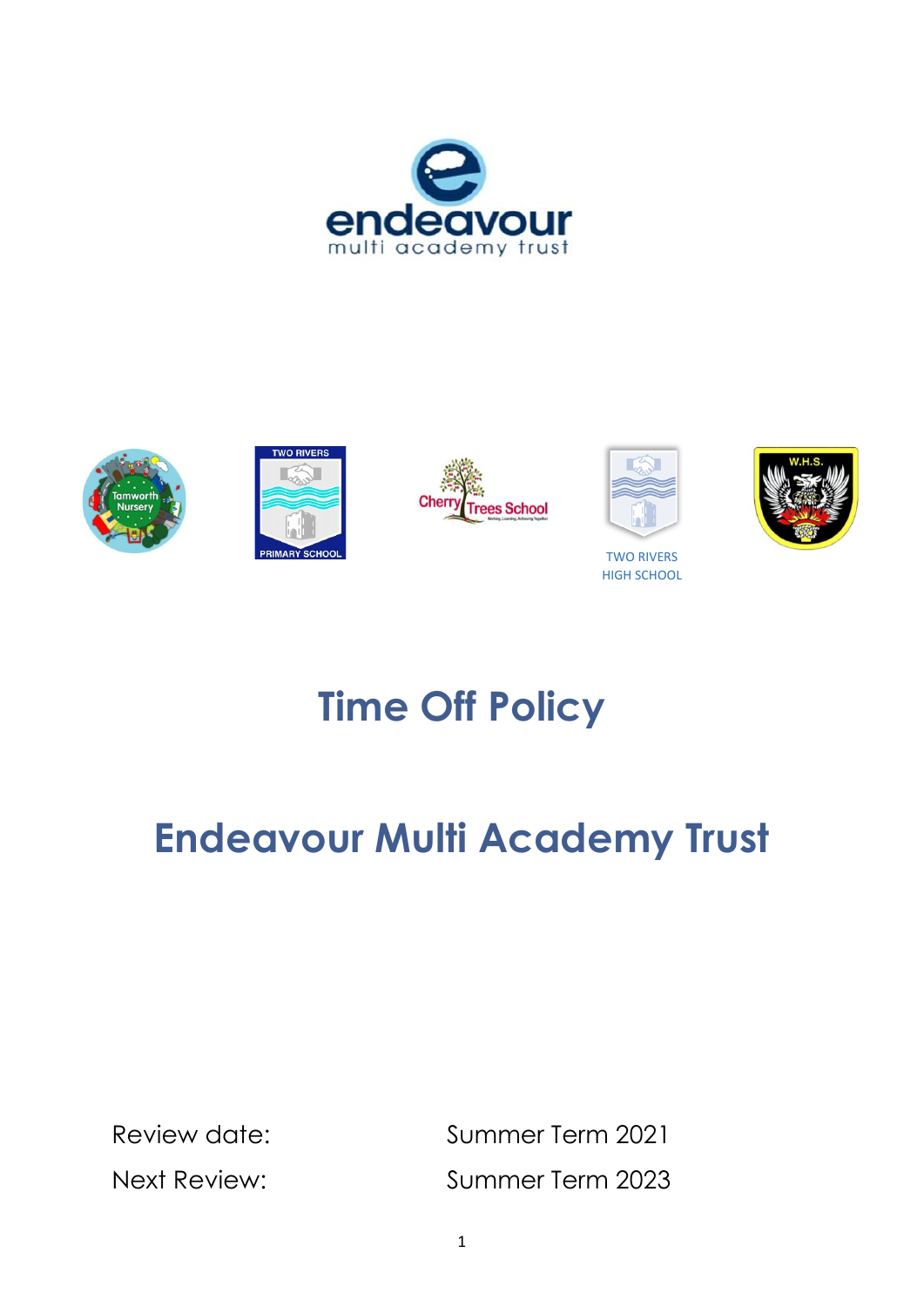# **Policy Statement**

UK legislation gives employees the statutory right to take reasonable unpaid leave to deal with dependant-related emergencies and also for certain public duties.

Endeavour Multi Academy Trust recognises its statutory duties and this policy provides a framework for managers to ensure consistency when dealing with an employee's request for time off.

This policy, which goes beyond the basic rights by allowing for paid, as well as unpaid, leave depending on the situation, covers time off for compassionate leave, emergency leave, public duties and work breaks.

# **Who the Policy Covers**

This policy applies to all employees, regardless of length of service and employment status, e.g. fixed term, permanent, temporary (unless otherwise specifically stated), but does not form part of the contract of employment and can be varied from time to time and in full consultation with the recognised trade unions.

The policy is commended for adoption by governing bodies for application to all employees.

## **Policy Principles**

Compassionate and emergency leave is intended for urgent or serious situations that employees are unable to plan for. Holiday entitlement or other types of leave should be used where employees need time off work for commitments that can be planned ahead.

As emergency leave is in place to cover unplanned events, the absence will begin as soon as the employee needs it. Where compassionate leave has been agreed the absence should begin as soon as the employee needs it.

There is no limit as to how many times an employee can take emergency time off for dependants and an employee is allowed to take a reasonable amount of time off to deal with the emergency. There are no set limits as it depends on the facts of each situation.

#### **The following definitions apply:**

• Dependants cover partner (including same sex partner), husband, wife, civil partner, child, parent or grandparent, step-parent or parent-in-law, sibling or elderly relative. They can also be another person who lives in the same household or someone who reasonably relies on the employee for assistance in the event of serious illness or injury. Dependants do not normally include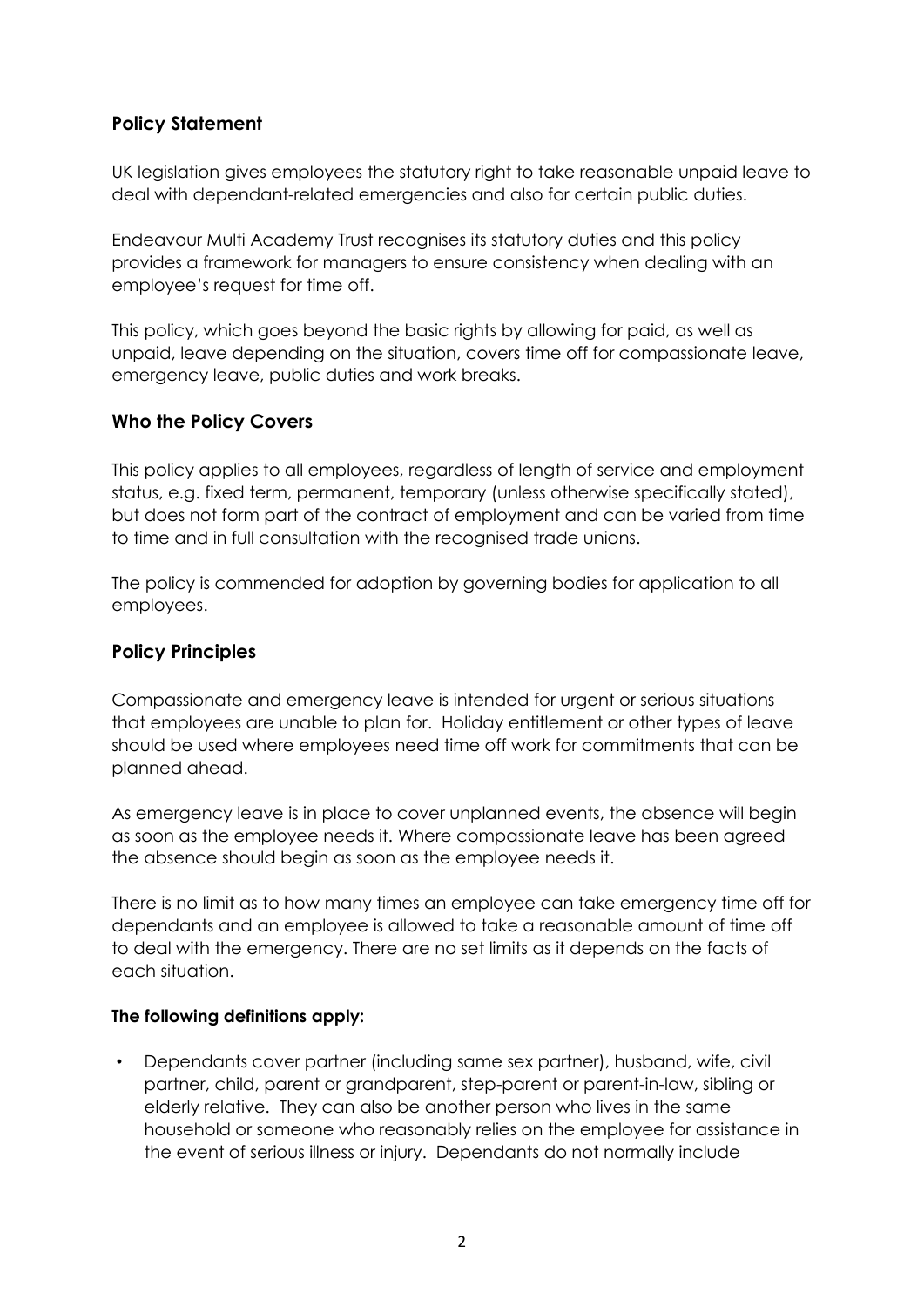individuals who live in the same household but under a commercial arrangement such as a tenant, boarder, lodger or employee.

• Family covers the employee's wider family such as cousins, aunts, uncles or a partner (including same sex partner) who no longer lives in the same household.

With regards to time off for public duties, the Trust encourages and supports contribution to the wider community and society. Making a contribution to the community also provides opportunities for personal development, enables an interchange of ideas, supports the Trust's values and enriches the community and society in which we live.

# **Policy Provisions**

# **Compassionate Leave (Paid)**

Compassionate leave may be granted in certain circumstances of urgent domestic distress.

The Trust has a separate policy for Parental Bereavement Leave.

An employee can request to take up to five days paid absence (pro-rated for part time employees) where a dependant (as defined above) dies, is seriously injured or unexpectedly falls seriously ill. Any time off includes time to organise and attend funerals.

The entitlement (full or pro-rated days) can be taken as single days as circumstances dictate.

Time off may also be granted for attendance at funerals of people other than dependants (for example – work colleagues).

# **Time Off for Emergencies (Unpaid)**

An employee might find that they have to deal with an emergency concerning a dependant for which they need to be absent from work, but for which paid leave is not available. The Trust will grant a reasonable amount of unpaid leave to deal with these emergencies.

In order to ensure that fairness prevails the following circumstances are given as a guide as to when an employee may take time off (this list is not exhaustive, and the Manger will need to consider each situation individually):

- an employee is required to make care arrangements when a dependant falls ill, is injured or is assaulted
- a dependant goes into labour unexpectedly and relies on the employee to take them to hospital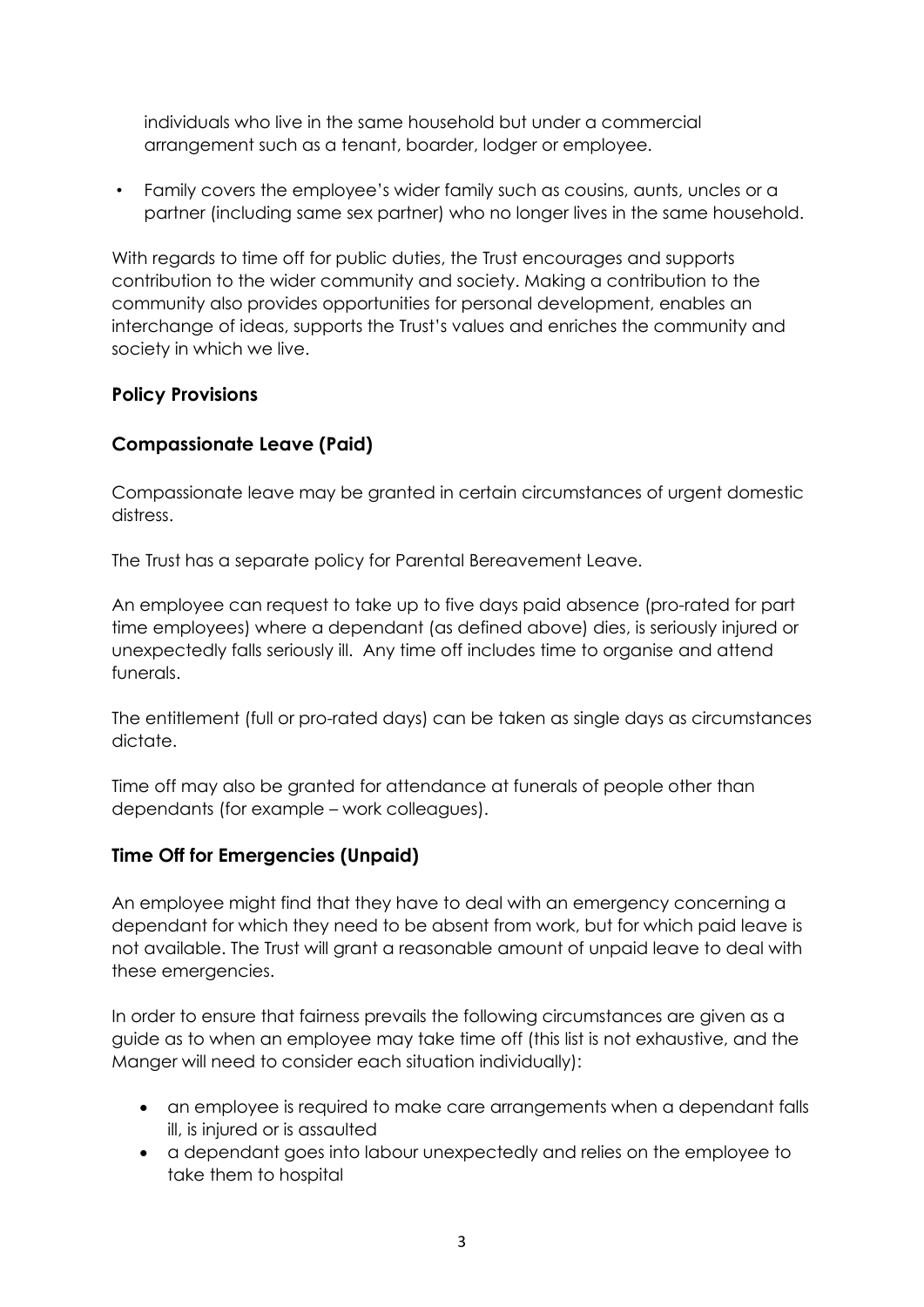- an employee is required to deal with an unexpected disruption, termination or breakdown of care arrangements for a dependant
- an employee's elderly neighbour becomes critically ill and the employee is closest at hand to ensure the neighbour receives emergency treatment
- an employee's child is too ill to attend nursery or school and alternative childcare arrangements cannot be made until the next day

# **Asking for Leave**

In an emergency or compassionate situation, communication with an employee's manager is an important consideration. It is recognised that, in an emergency situation, it may not be possible for an employee to speak to their manager before they leave work. However, the employee should speak to their manager as soon as they can. They should explain the circumstances, if possible, indicating the length of time they are likely to need to cover the immediate situation. There is no requirement to provide written notification or written proof.

# **Other Considerations**

There may be occasions where the need for time off is likely to continue beyond the entitled absence provided for by this policy (for example where a dependant has a longer-term hospitalisation).

In these circumstances careful consideration should be given to other provisions available to assist employees such as annual leave, flexitime, and unpaid leave or work breaks.

# **Roles and Responsibilities**

It is the responsibility of employees to discuss with their manager the circumstances surrounding the need to take time off as compassionate or emergency leave.

It is the responsibility of managers to support and listen to employees when the initial emergency occurs, grant any request for time off where an employee is eligible, and then talk to them about any continued impacts.

# **Fertility**

# **Eligibility**

In order to qualify for time off under this policy, an employee must have a minimum of 12 month's continuous service.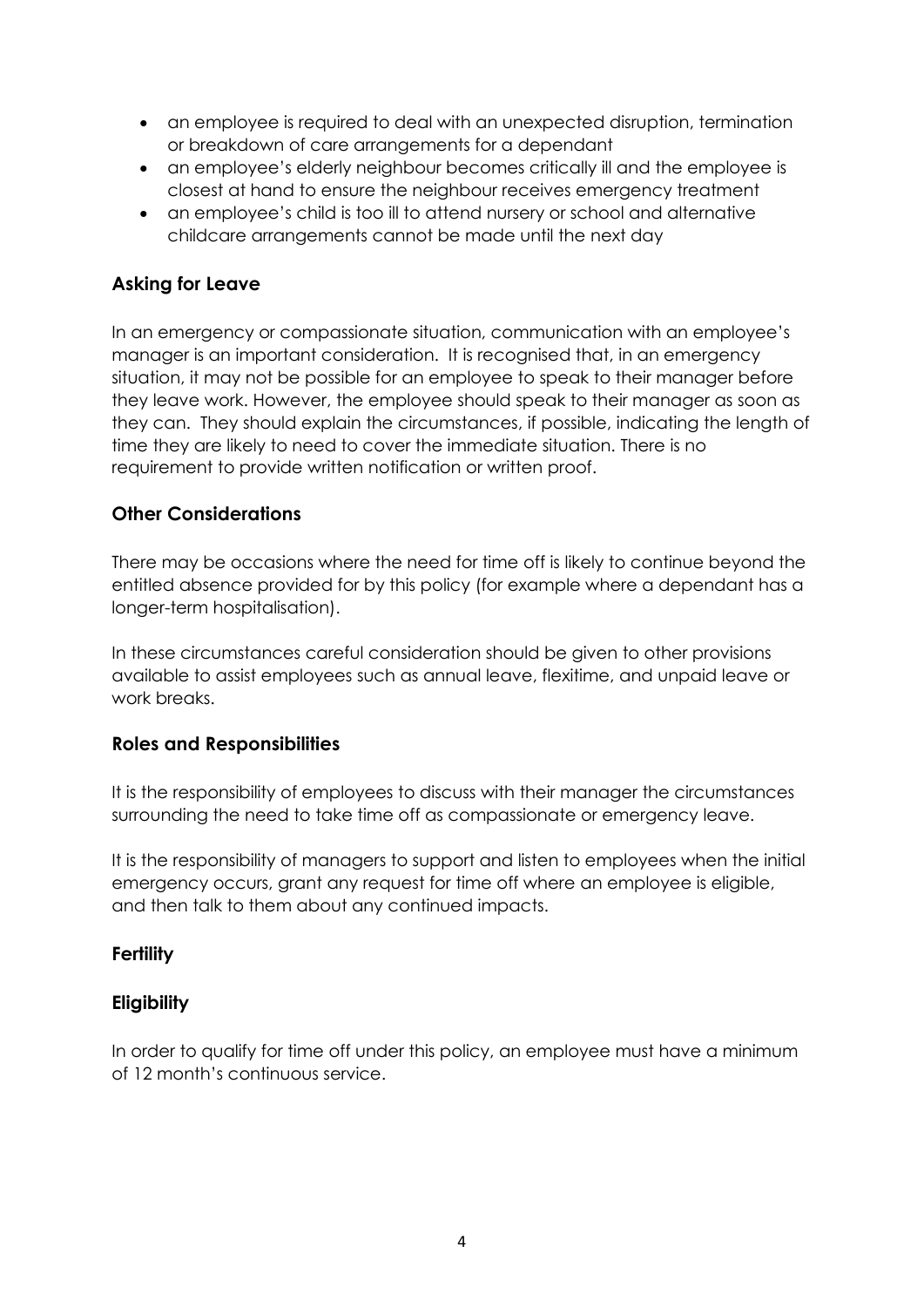# **Time Off**

It is the policy of the school to grant up to five days paid leave in any academic year for fertility treatment. The leave will be paid at the employee's normal rate of basic pay. This entitlement also applies to an employee whose partner is undergoing fertility treatment, providing they meet the eligibility requirements.

If the employee requires further time off beyond the number of days permitted by this policy, this may be granted at the discretion of the Headteacher but may be unpaid.

# **Effects of the treatment**

If the effects of the fertility treatment incapacitate the employee and they are unable to attend work, this will be treated and managed as sickness absence in accordance with the school's Managing Attendance at Work Policy. Normal sickness absence reporting and management procedures apply.

# **Application Process**

An employee who wishes to take advantage of this provision must:

- inform their line manager as soon as plans to undergo fertility treatment have been confirmed
- produce an appointment card for each occasion on which leave is requested
- try to arrange appointments at times of the day that will cause least disruption to the school
- give as much notice as possible of the days on which leave is required

Applications for leave should be made in writing to the Executive Headteacher/Headteacher and the specified documentation must be provided.

Please refer to the Trust's Fertility Treatment Policy.

# **WorkBreak**

The workbreak scheme provides employees with the opportunity to take a planned period of time off work to concentrate on alternative personal priorities. The primary purpose is to offer employees the flexibility to more easily combine family commitments with work, but this also extends to other personal commitments such as travel, recover from a long-term illness or voluntary work.

It should be noted that there is no contractual right to take a workbreak and each individual request will be considered on a case by case basis by the manager.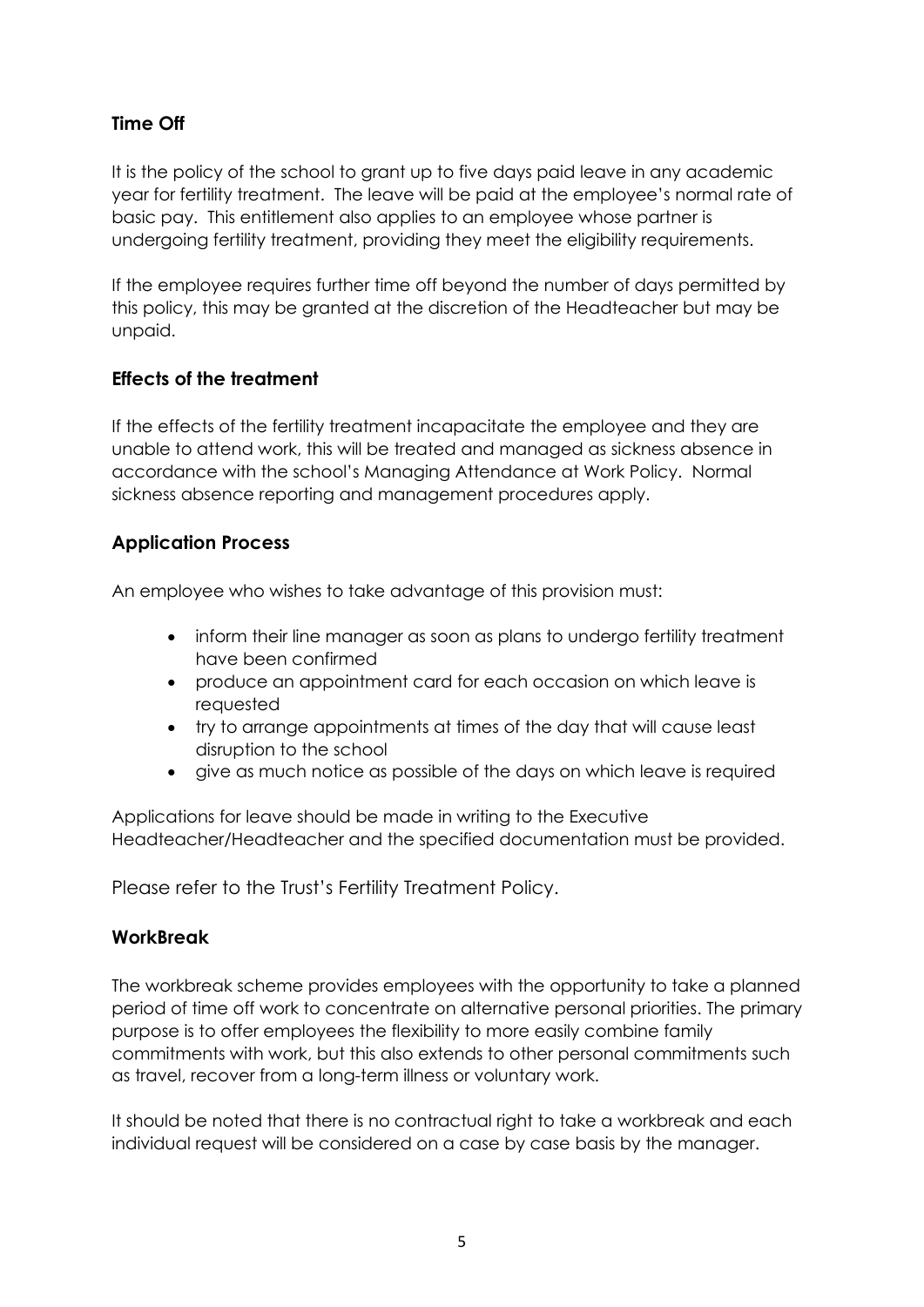# **Eligibility**

The provisions within this policy may apply to permanent employees currently at work\* with a minimum of two years' continuous satisfactory service with the employer regardless of grade or occupation and subject to agreement from your manager.

(\*the provisions of this policy also apply to those currently on maternity, adoption, paternity or shared parental leave).

Satisfactory service will be defined as service where:

- There is no current (i.e. unspent) disciplinary action/sanction against the employee and/or
- There is no current formal action against the employee under the Performance Improvement or Managing Attendance at Work policies.

It is unlikely that a second application would be considered within 5 years of a previous workbreak having commenced.

These provisions are not applicable to colleagues on temporary contracts.

# **Administering the Workbreak**

The workbreak will last for a minimum of three calendar months and a maximum of one calendar year and will effectively be a period of unpaid leave. There is no requirement for the employee to resign from their position unless they subsequently decide not to return at the end of their workbreak.

Where circumstances permit, the employee's position may be filled on a temporary basis until such time as the work break comes to an end.

At the end of the workbreak period, the employee does not have an automatic right of return to the role they occupied prior to taking the workbreak. If the substantive post is no longer available, the employer will make best endeavours to find a suitable alternative role. If this is not possible, normal redeployment and consultation arrangements will be adhered to.

When deciding whether to agree to a workbreak, the manager must consider the feasibility of recruiting a suitable individual to fill the post on a temporary basis whilst the workbreak is in progress.

During the workbreak the employee has a responsibility to keep their professional skills and knowledge up to date.

In addition, an agreement may be made between both the employer and employee as part of the workbreak arrangement (where feasible), for the employee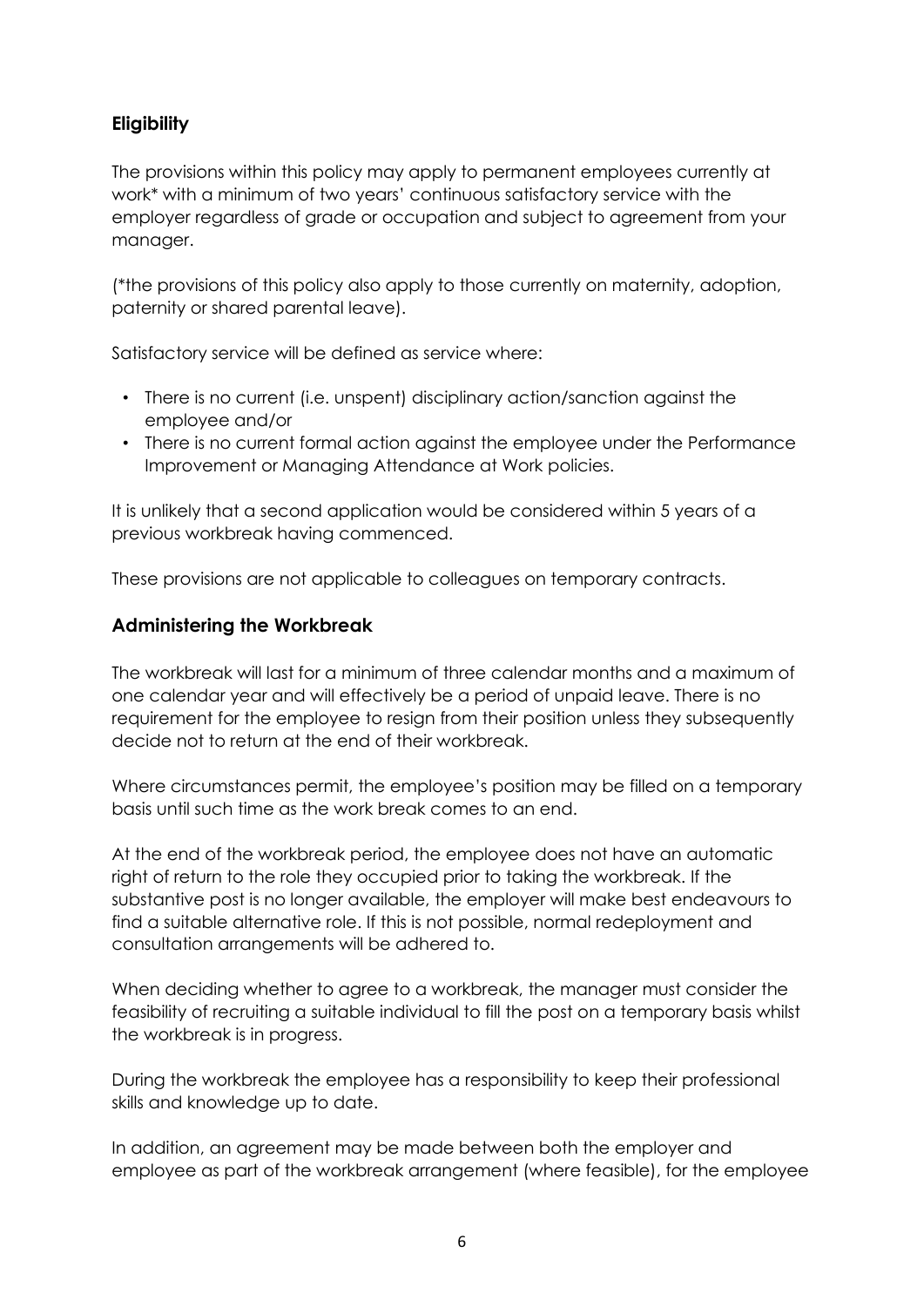to work up to 10 days paid work for the employer, in order to help the individual to maintain their skills. The 10 days paid work will be casual / supply work paid at the point on the pay scale applicable at the beginning of the workbreak. The 10 days paid work will allow contact between the employee and their manager to be maintained and to help to maintain up-to-date skills. The employee may, from time to time, be invited to join in the relevant training events.

Payment applicable for days worked will be paid at the end of the workbreak period. Payment will be paid for actual hours worked. The employer has no automatic right to require the employee to carry out any work and the employee has no automatic right to undertake any work during the work break.

## **Maternity Leave and Workbreak**

Where a workbreak follows maternity leave, the manager must ensure that the workbreak commences towards the end of the maternity leave and after the period of paid leave. This will ensure that the employee's benefits are protected. An employee ending her maternity leave who enters into a workbreak agreement has clearly indicated her intention of returning to work. As such the contractual part of maternity pay (i.e. the period at half pay) can either be paid as soon as statutory pay expires or held in abeyance until the employee returns to work following the workbreak. If an employee fails to return to work at the end of the workbreak, the employer will take steps to recover the occupational part of maternity pay where it was paid.

Where an employee has received financial assistance for post entry training prior to commencing the workbreak, repayment will only be required if the employee fails to return to work at the end of the workbreak.

# **Ending the Workbreak**

Once the employee has been absent for the agreed period of the workbreak they should return to work on the agreed date but should contact their manager at least one month beforehand to confirm their intention to return on the agreed date and make arrangements for any necessary induction process or refresher training on return. If an employee is unable to return on the agreed date due to sickness or other absence, they must carry out the relevant absence reporting procedure.

If the employee does not intend to return to work following the workbreak they should inform their manager of this and tender their resignation from their post giving the appropriate notice period as specified in the individual's contract of employment. The termination date should coincide with the planned termination date of the workbreak agreement. Note: as the employee is voluntarily on unpaid leave at this time there is no entitlement for payment for the duration of the notice period.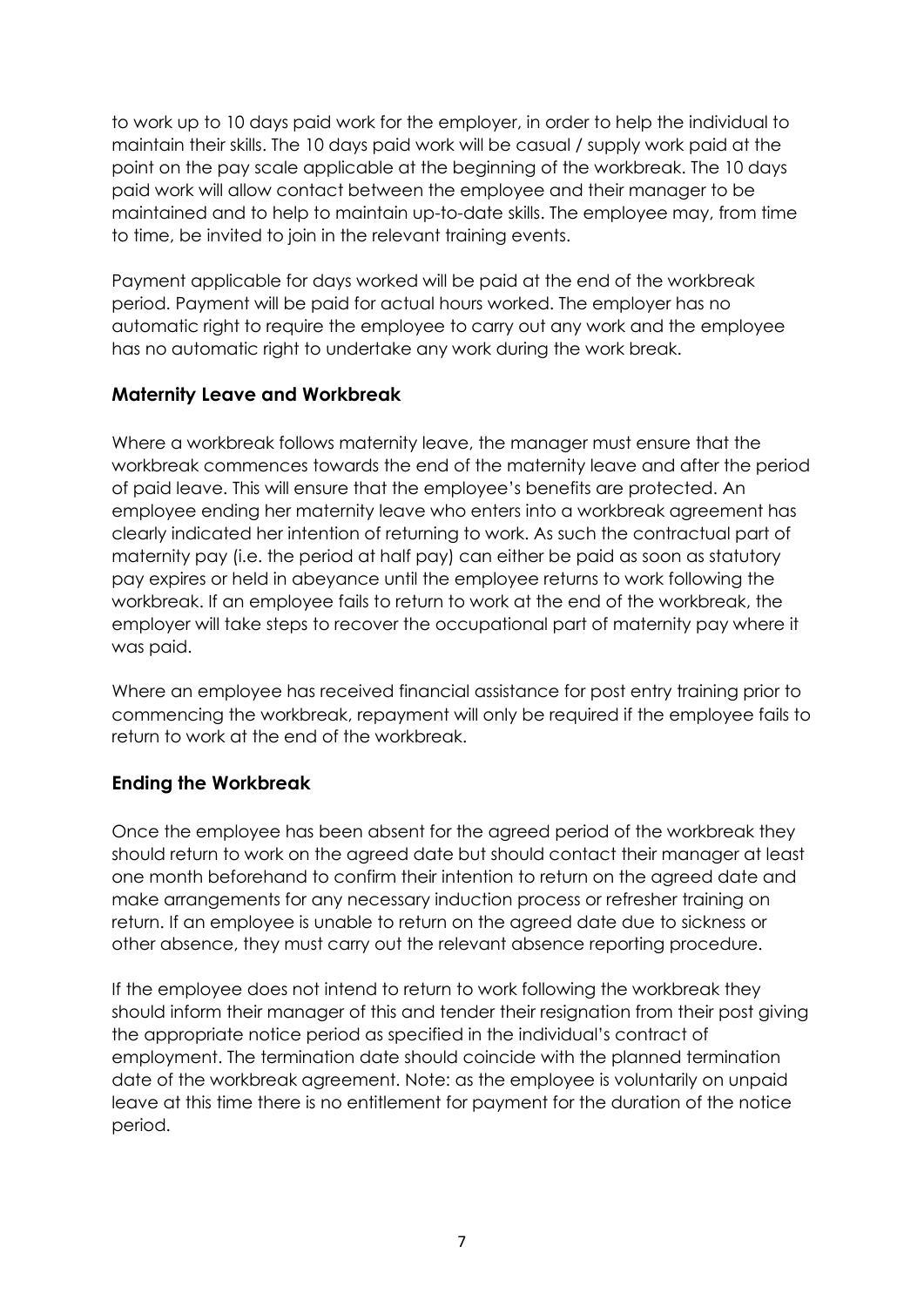An employee can terminate the workbreak agreement and return to work during the workbreak if their circumstances change and they feel that they are no longer able to comply with the terms of the workbreak. In this situation the employee should inform their manager in writing giving one month's notice that they wish to terminate the workbreak arrangement and return to work.

An employee wishing to return from a workbreak should give at least one month's notice of their intention to return regardless of whether they are returning early. (NB: Anyone filling the position on a temporary basis will also require a month's notice of termination of the temporary contract.)

# **How to Apply**

If an individual wishes to take a workbreak they will be required to discuss this initially with their manager on an informal basis, then submit an application.

In considering whether to agree to a workbreak, the relevant manager should take account of the individual's eligibility and the likelihood of being able to recruit a replacement to cover for the duration of the workbreak.

If a decision is made that the workbreak can be accommodated, a workbreak agreement should be prepared outlining the roles and obligations of each party to the agreement.

The workbreak agreement should be completed by the manager and the employee and signed by both parties.

# **Other considerations**

For employees who are essential car users or who have a lease car, taking time off on a workbreak may reduce their business mileage and so could affect the terms of their car agreement. These employees should speak to the Car Leasing Manager (Fleet Management) to understand what impact it will have.

Taking time off on a workbreak will have an impact on an employee's occupational pension entitlements. Where applicable, employees should seek advice from their relevant Pensions team before a workbreak agreement is entered into.

# **Time Off for Public Duties**

This covers time off for:

- Public duties
- Courts justice of the peace (JP), jury service, witness
- Reserve forces and peace-time emergencies
- Elections
- Representative sport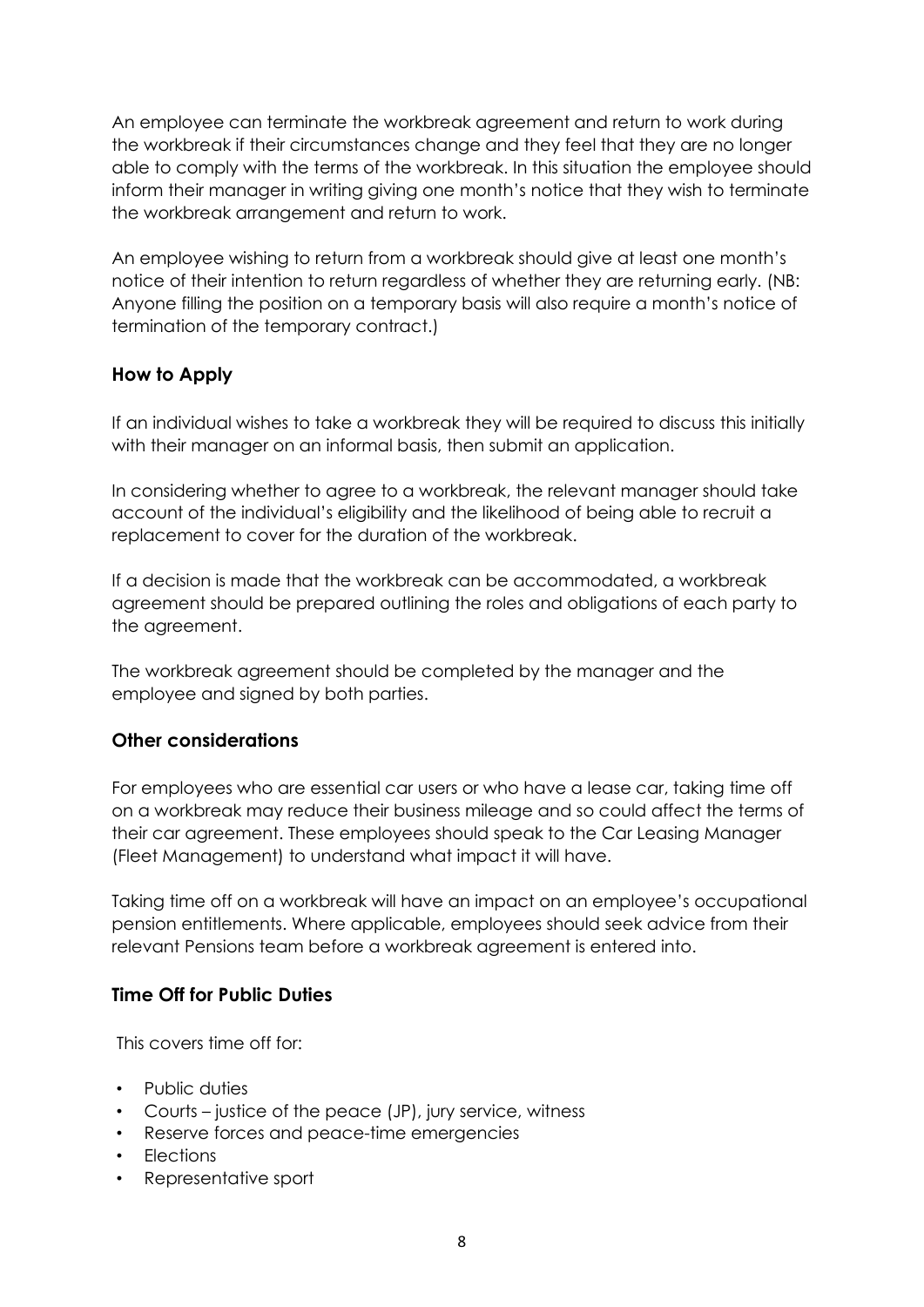The Trust allows employees to take time off for the public duties detailed within this policy document in accordance with the guidelines given.

Where an allowance is claimable for loss of earnings, employees should claim and pay the allowance to the Trust. All absences will be subject to service needs and must be agreed in advance of the employee's manager.

Amount of time off for public duties

- 1 Justice of the peace (JP) or member of a local authority:
	- up to 18 days or 36 half days paid leave which may be calculated on an hourly basis, subject to the total number of hours taken not exceeding the hourly equivalent of 18 days;

#### **and**

- up to 35 days or 70 half days without pay, which must be taken as full or half days, i.e. may not be calculated on an hourly basis.
- 2 For other public duties listed in the Employment Rights Act 1996 which do not include duties as a JP or member of a local authority:
	- 9 full days or 18 half days with pay which may be calculated on an hourly basis, subject to the total number of hours taken not exceeding the hourly equivalent of 9 days;

#### **And**

• 9 full days or 18 half days without pay, which must be taken as full or half days i.e. may not be calculated on an hourly basis.

Those employees who are eligible to claim under both of the above schemes may only claim up to 208 hours in total.

# **Or**

- 3 For other public activities listed below, recognised by the Trust but not specified in the legislation, up to 35 full days or 70 half days with pay can be given. Agreed leave should be taken on full days or half day basis, i.e. may not be calculated on an hourly basis.
	- member of a non-political organisation on a list approved by the Trust, whose principal objectives include improvement of the standards of local government services but whose objects do not include remuneration, status, conditions of service or conditions of employment of employees
	- member of committee or sub-committee of a local authority (as defined in the Local Government Act 1972)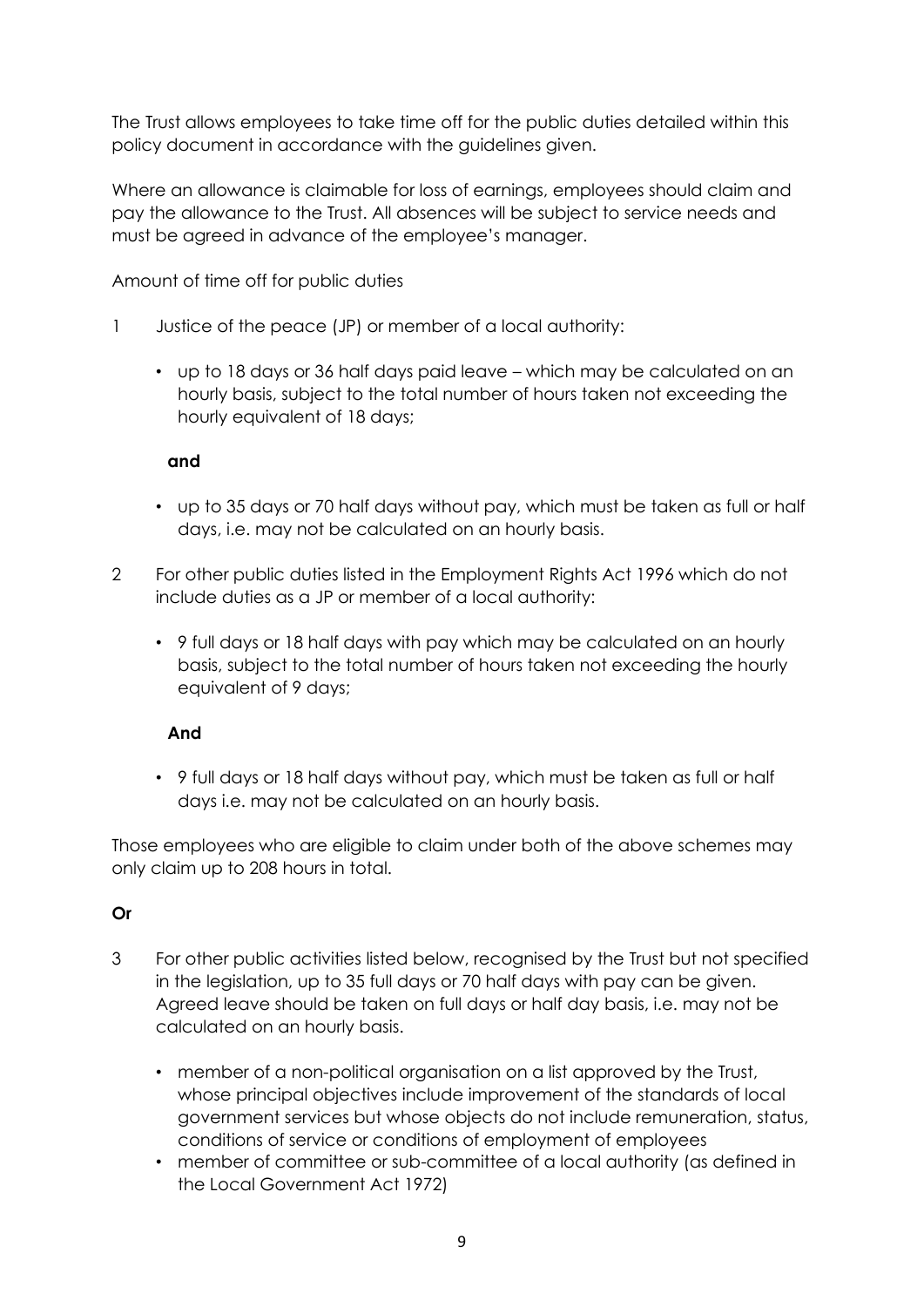- a Lady Mayoress or Escort of the Chair of a district council
- examiner for a university, college or other examining board or body \*
- occasional lecturer on subjects appertaining to the local government service \*

\*Examiners and lecturers are allowed to keep any fees received from the appropriate bodies in respect of these duties.

# **Jury Service**

Where an employee receives a summons to serve on a jury, they should report that fact immediately to their manager. Leave of absence will be granted unless an exemption is secured. Although not obliged under law, paid leave of absence will be granted to employees undertaking jury and other public service.

When summoned for jury service, an employee will receive a form called "Certificate of Loss of Earnings or Benefit" from HMCS. The employee and the manager should complete the relevant parts of the form, and then send it to the Bursar along with the Notification of Jury Service.

The employee must use this to claim their loss of earnings from the Court and hand it to Court officials on the first day of attendance for Jury Service.

On completion of jury service, the employee will receive a payment from HMCS for the total amount of earnings allowed by law. It should be noted that the 'loss' of earnings paid by HMCS will not usually amount to the employee's normal earnings. The employee will also receive a certificate of attendance and an 'Advice Slip' explaining how the payment has been calculated.

The employee should hand in the 'Advice Slip' to the School Bursar who will then make arrangements for the 'loss of earnings payment' to be reclaimed by the employer. The employee will keep any travelling and subsistence expenses they have claimed from the court.

# **Witnesses**

Employees called to be witnesses, defendants, or plaintiffs on behalf of the Trust will be granted paid leave to attend court.

However, time off with pay will not be granted in respect of cases personal to the employee, but managers should facilitate availability to attend court. This should be on an unpaid basis.

# **Returning to the Workplace**

If an employee attends court for jury service or as a witness but they are not required for a particular day, they should return to the workplace on that day. If they do not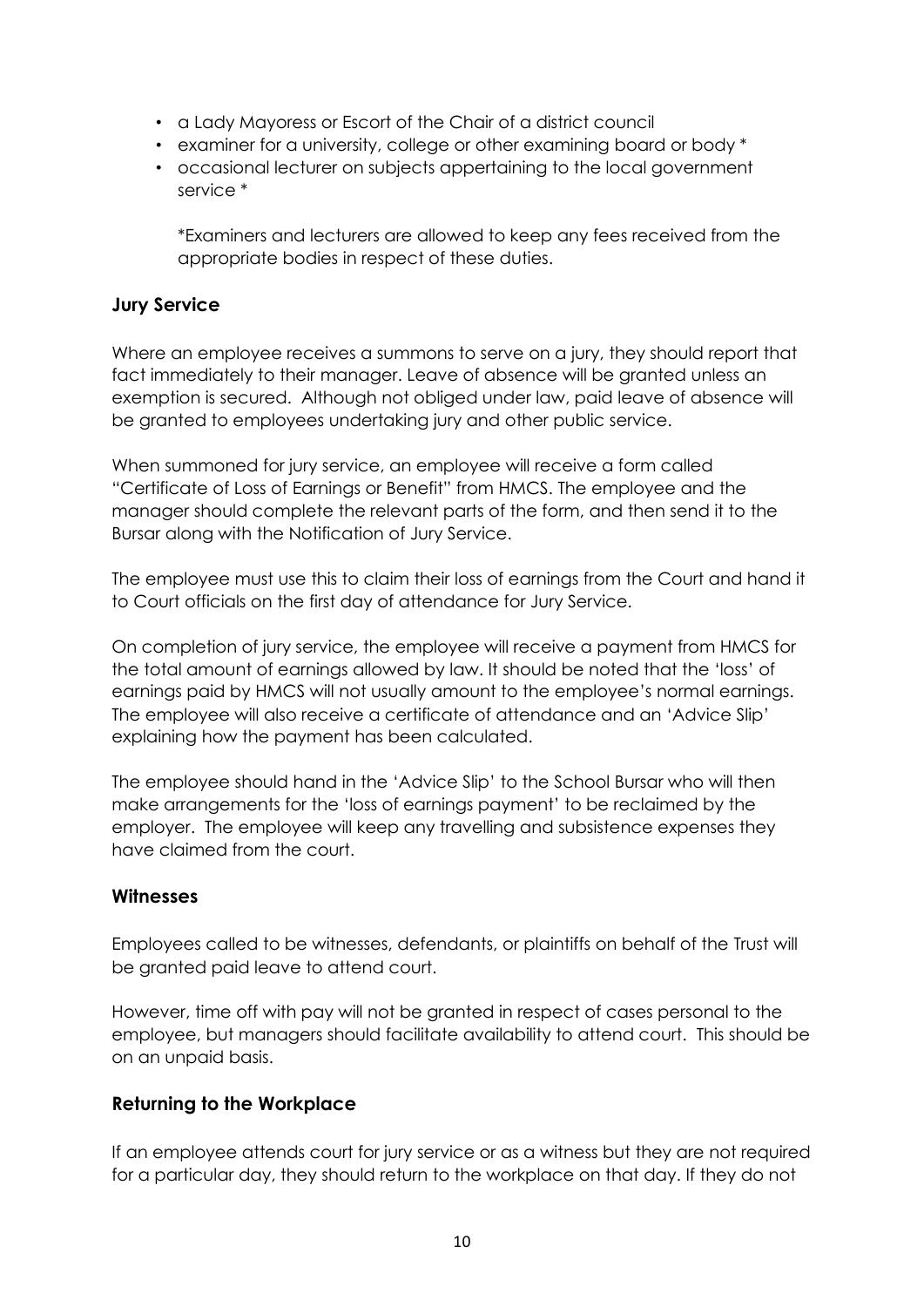return to work, this will be considered as unauthorised absence and the employee will not be paid for this time.

# **Reserve Forces**

# **Mobilisation**

Members of reserved forces will be released to meet government requirements and on return will be entitled to return to the job in which they were employed, unless that is not practicable, in which case they have the right to return to a job that is both suitable and appropriate . Requests for time off to volunteer where there is no compulsory mobilisation will be considered on a case by case basis. Specific advice should be sought from the Senior Leadership Team on an individual basis.

# **Training**

Volunteer Reservists may be required to undertake training for up to 16 days per annum. This is usually undertaken on Saturdays and Sundays. The onus is on the employee to arrange for training to be undertaken in off-duty time. Where this is not possible, paid leave may be granted for mutually acceptable dates for this absence.

# **Annual camp**

Employees in the Territorial Army and Volunteer Reserve who are required to attend annual camp are allowed the two weeks as additional leave with pay.

# **Peace – Time Emergencies**

Employees who are called upon to assist at a peace–time emergency under emergency planning schemes (e.g. scientific advisers, members of Red Cross or St. John Ambulance) will be granted leave of absence with pay for such duty.

# **Political Elections**

# **Elections / National Political Referendum - assisting at the poll/count**

Employees may be granted paid leave to assist in the poll or the count at elections or for a national political referendum. All absences of this nature are subject to service needs and must be agreed in advance with the employee's manager. For anyone currently in a post classed as Politically Restricted, reference should be made to the guidance regarding Politically Restricted Posts in the Local Government and Housing Act 1989 as updated by the Local Democracy, Economic Development and Construction Act 2009.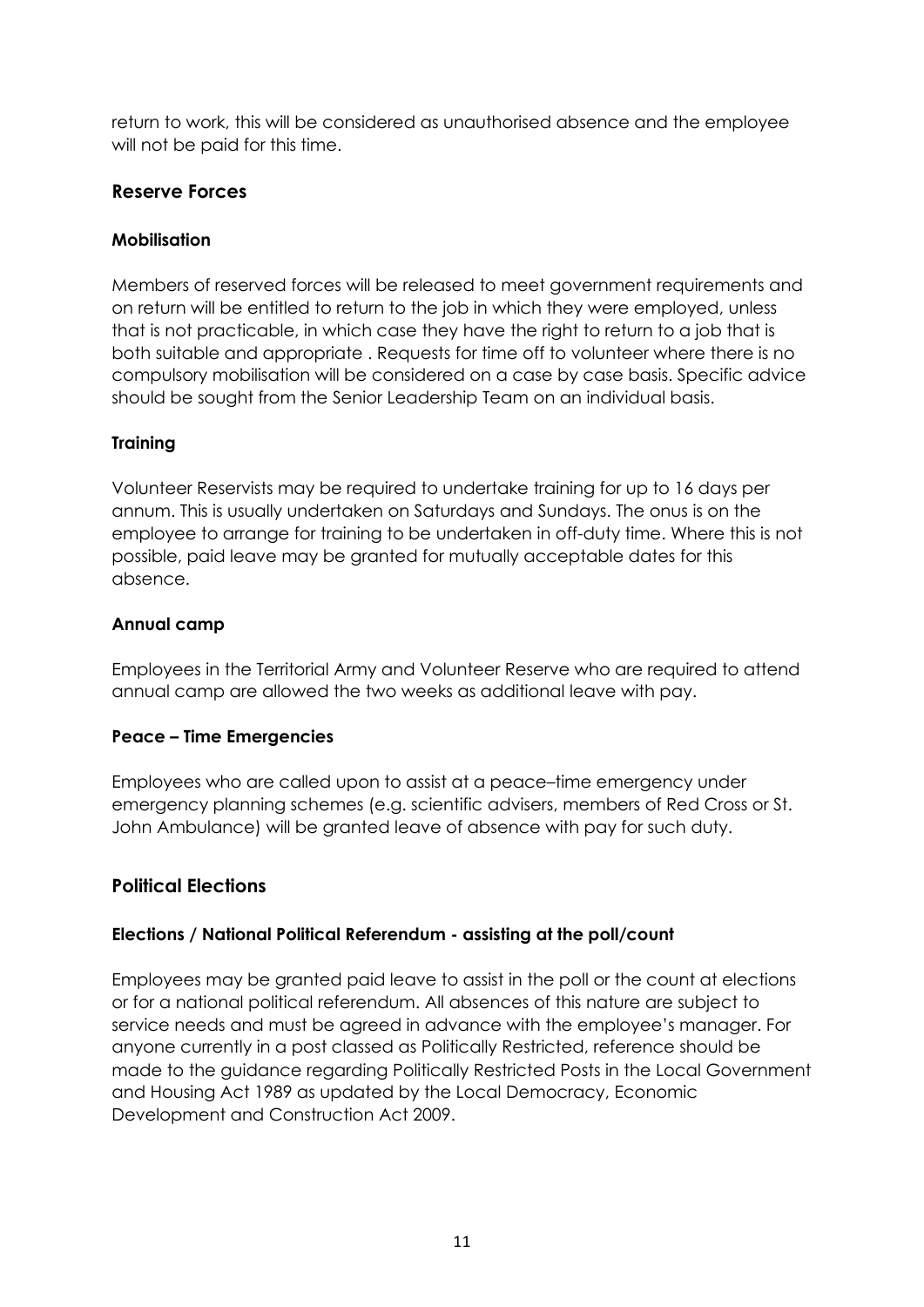## **Candidates – Local Elections**

One day's leave of absence without pay (the polling day) will be granted to an employee who contests a local election.

#### **Candidates – Parliamentary and European Elections**

Employees who stand as candidates at a Gener al Election or a European Election will be granted leave of absence without pay for the period from nomination day to polling day inclusive.

#### **Parliamentary Agents**

Leave of absence without pay from nomination day to polling day inclusive will be granted to employees acting as Parliamentary Agents.

## **Party Political Conferences**

Leave of absence is not granted to employees to enable them to attend Party Political Conferences.

# **Representative Sport**

SLT members /Local Governing Boards have discretion to grant leave with or without pay to employees who are selected to represent their county or country in representative sport. If it is a "professional" sport, leave will be without pay.

# **Roles and Responsibilities**

Employees are responsible for:

- Ensuring that public duties undertaken do not conflict with the work of, nor draw into question, their loyalty to Endeavour Multi Academy Trust; and
- Submitting applications for time off by completing the Leave Request form, and for claiming loss of earnings allowances wherever possible.

Managers are responsible for:

- considering applications for time off for public duties in accordance with service and legal requirements and within the policies set by the employer; and
- completing the relevant payroll process.